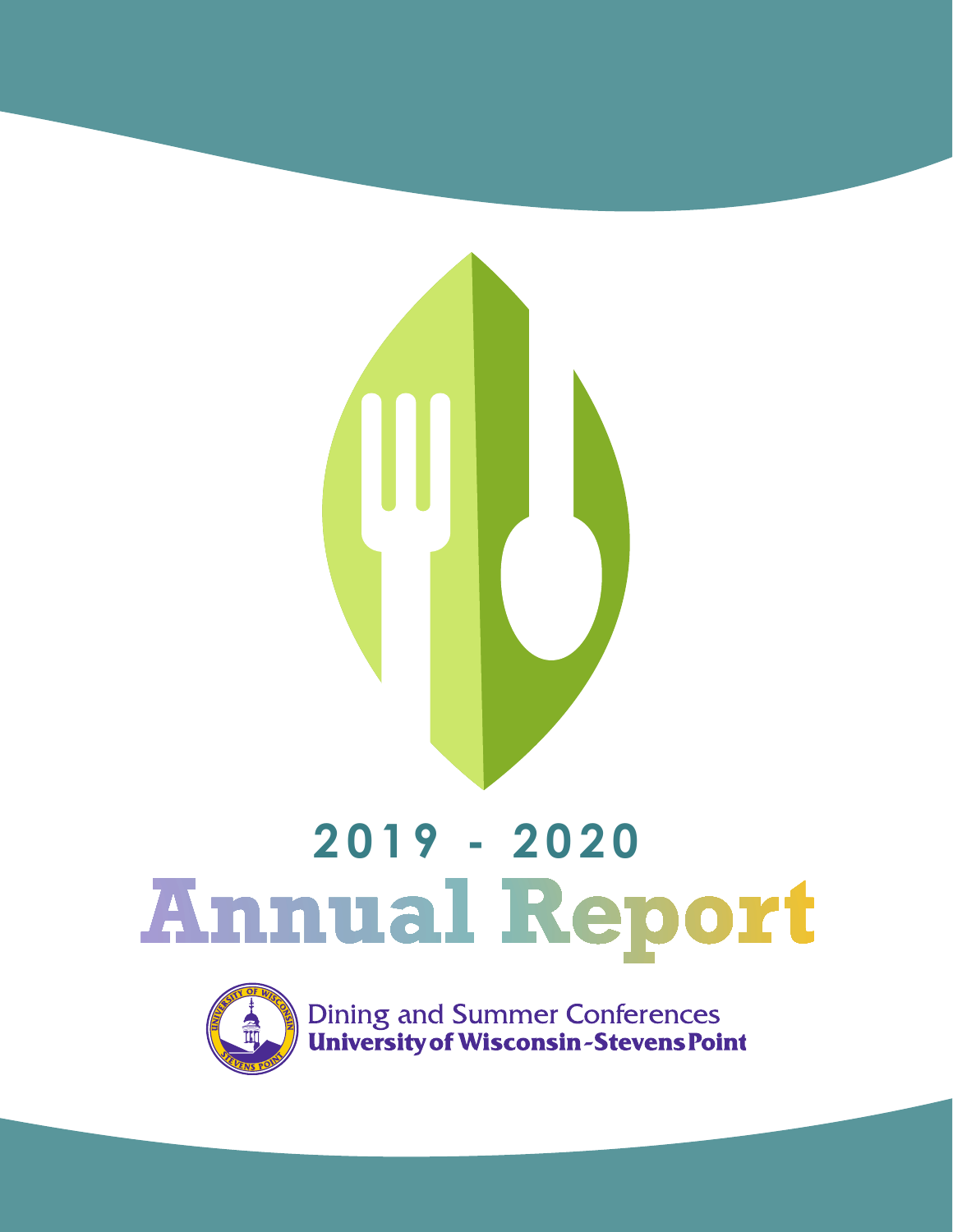

# Mission

# History

As a student-focused organization, Dining and Summer Conferences enhances the educational experience by creating sustainable meals and nourishing a diverse community.



Dining and Summer Conferences seeks to bring diversity to the table by engaging the campus community with innovative hospitality.

UW-Stevens Point (UWSP) made the decision in 2008 to transition to self-operated dining after many decades of contracted food service. In June 2009, Dining and Summer Conferences (DSC) was created as a department within the Division of Student Affairs and we have been serving the campus community ever since.

DSC is self-supporting and receives no funding from University, State, or Federal resources. DSC is managed very much like a commercial restaurant operation. All expenses incurred, including the cost of food, wages and benefits, operating supplies, utilities, repairs and maintenance, and occupancy costs, must be covered by revenue generated across the dining units on campus.



#### **Guiding Principles**

- Create a collaborative work environment that educates and engages student employees.
- Integrate sustainability initiatives that support the environmental mission of the University.
- Prepare enticing food and menus that feed our culinary senses.
- Share our knowledge of food trends and nutrition.
- Commit to excellence, integrity, quality, and value.
- Cultivate community and build lasting relationships.

Vision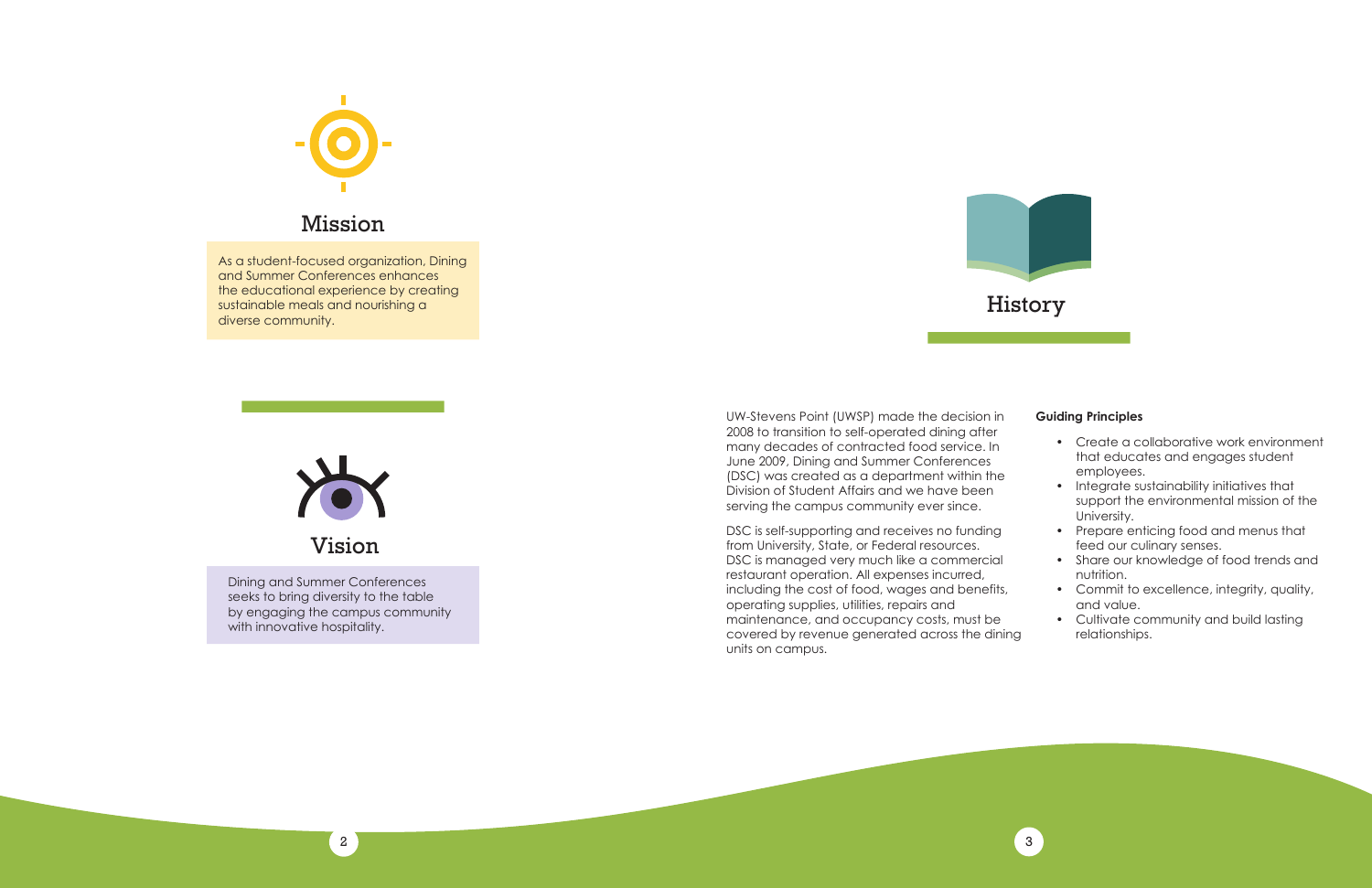

**5** ODC client participation - Work with the community in training and employing people with disabilities.

#### **New Team Members:**

- **Michael Botwinski** Food Production Assistant
- **Preston Mertins** Food Service Assistant
- **Stanley St. Eloi** Food Service Assistant
- **Dennis Sibbald** Food Service Assistant
- **Colton Schenk** Food Service Assistant
- **Andrea Medina** Food Service Assistant
- **Jenny Wandtke** CBORD Support

#### **Retirements:**

- **Nora Stanczyk** – CBORD Administrator

# Student Employment

### Fall 2019:

**Nathan Schick** for DUC Food Court **Matt Mortell** for Lower @ Allen **Keri Squires** for Cafés **Bethany Brownfield** for Catering **Kendra Vertz** for Admin/CBORD/Graphic

## **Student Manger of the Semester Program**

Each winner receives \$100 bonus, travel mug and recognition at orientation.

**Services and Programs Services and Programs**

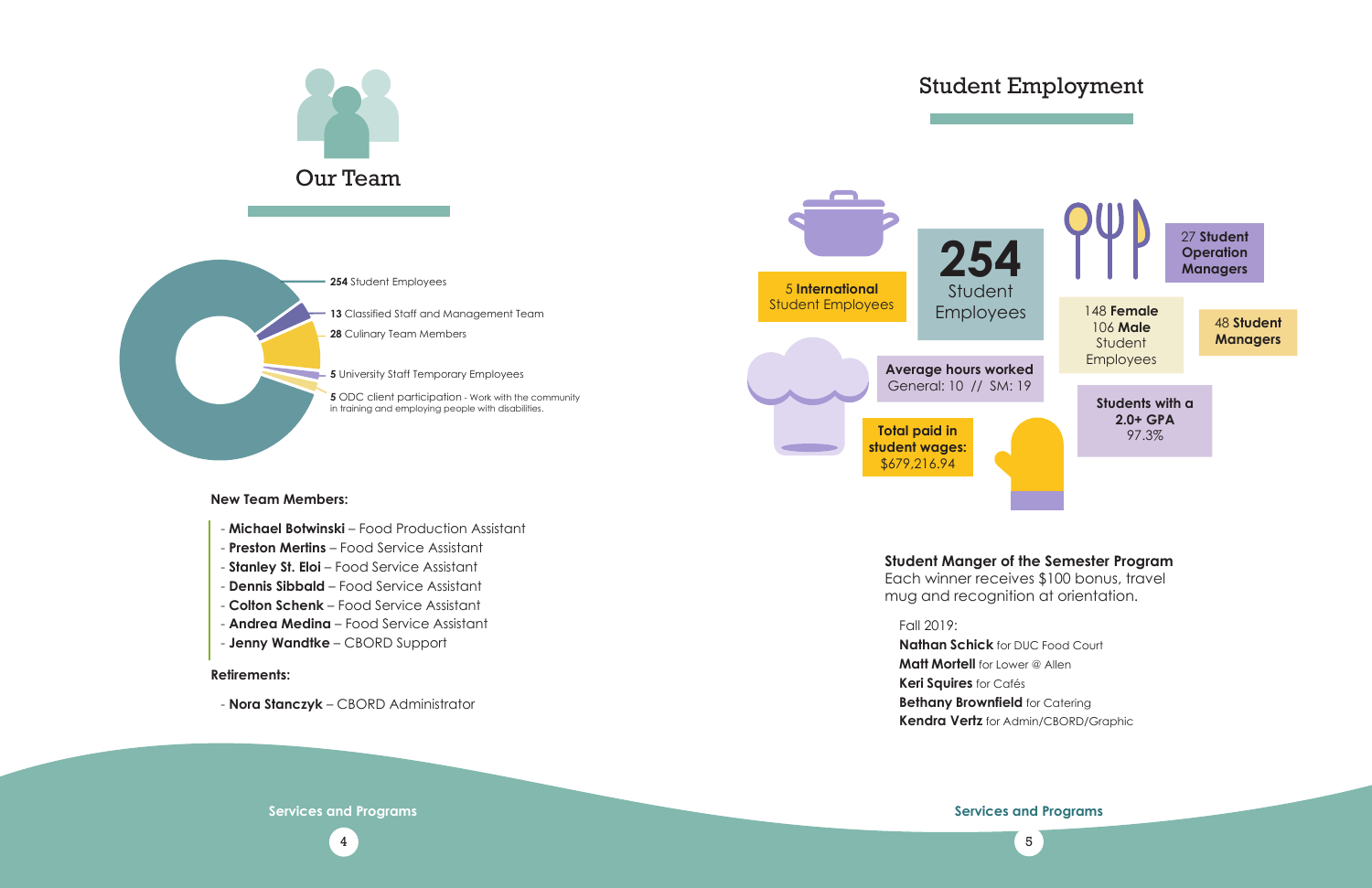# Meal Plans Sustainable Dining Practices



#### **Residential Meal Plans:**

All UWSP students can add an off-campus plan at any time in the semester.

- \$1,775 All Dawg Dollar Plan
- \$1,545 All Dawg Dollar Plan
- A 15% administrative fee taken from each plan
- Dawg Dollars are worth one dollar each and all food/beverage purchases are tax exempt.
- \$200 Dawg Dollars are available for roll-over into Spring if the student has an active Residential Dining meal plan.

#### **Off-Campus Meal Plan Options:**

\$50+ Dawg Dollars

#### **Partnerships with Other UWSP Departments:**

SGA-Green Fund: Green on the Go containers

An Eco-friendly, reusable container used for to-go meals. As a reusable and recyclable container, the Green on the Go container is helping our campus reduce unnecessary waste.

\$858,140 Spent on Local **Purchases** 

\$16,052 **Manufactured Rebates** 

|                                              | Fall   | <b>Spring</b>                    |
|----------------------------------------------|--------|----------------------------------|
| Traditional meal plans:                      | 2519   | 2396                             |
| Off campus meal plans:                       | 512    | 206                              |
| Meal plan participation:                     | 91.57% | *39.69%<br>*as of March 14, 2020 |
| Carry Over from Fall: \$214,910 Dawg Dollars |        |                                  |

#### **Food Allergens and Dietary Preferences:**

Dining continues to identify food allergies through our Net Nutrition program and nutritional labeling. Our Registered Dietitian works closely with students who have special dietary needs. Labels inform students about gluten-free, vegetarian, and vegan options. It is our goal to offer accurate nutritional information and provide a variety of choices to all students on the meal plan.



\*Local vendors are within 250 miles

UWSP Student Government: Plastic Straws

Dining eliminated the use of plastic straws in all dining locations in March 2019. In addition to selling reusable steel straws, each cafe introduced sip lids completely eliminating the need for straws.

**Services and Programs Services and Programs**

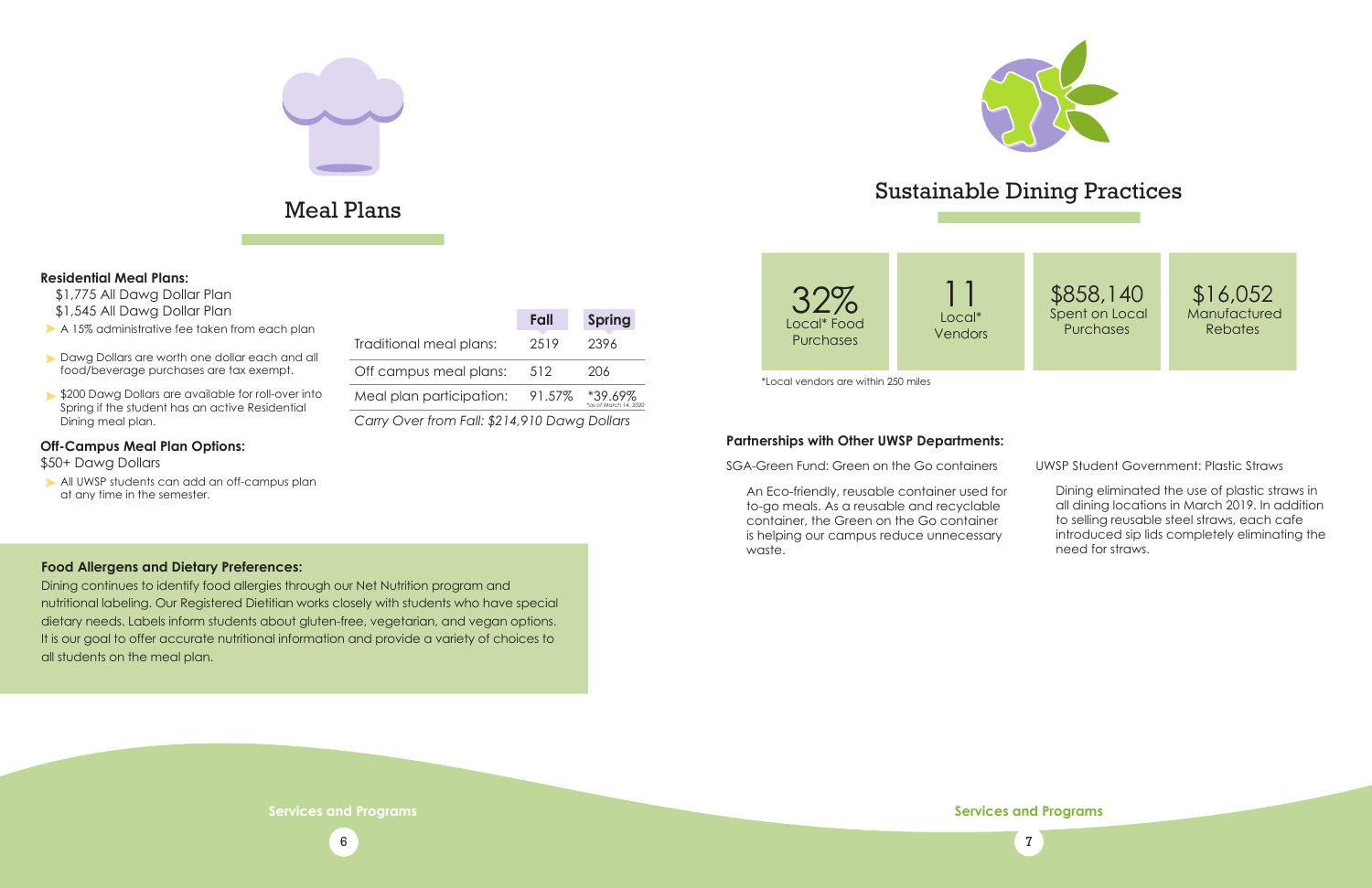















**Services and Programs Services and Programs**

**Grand Re-Opening January 2020**

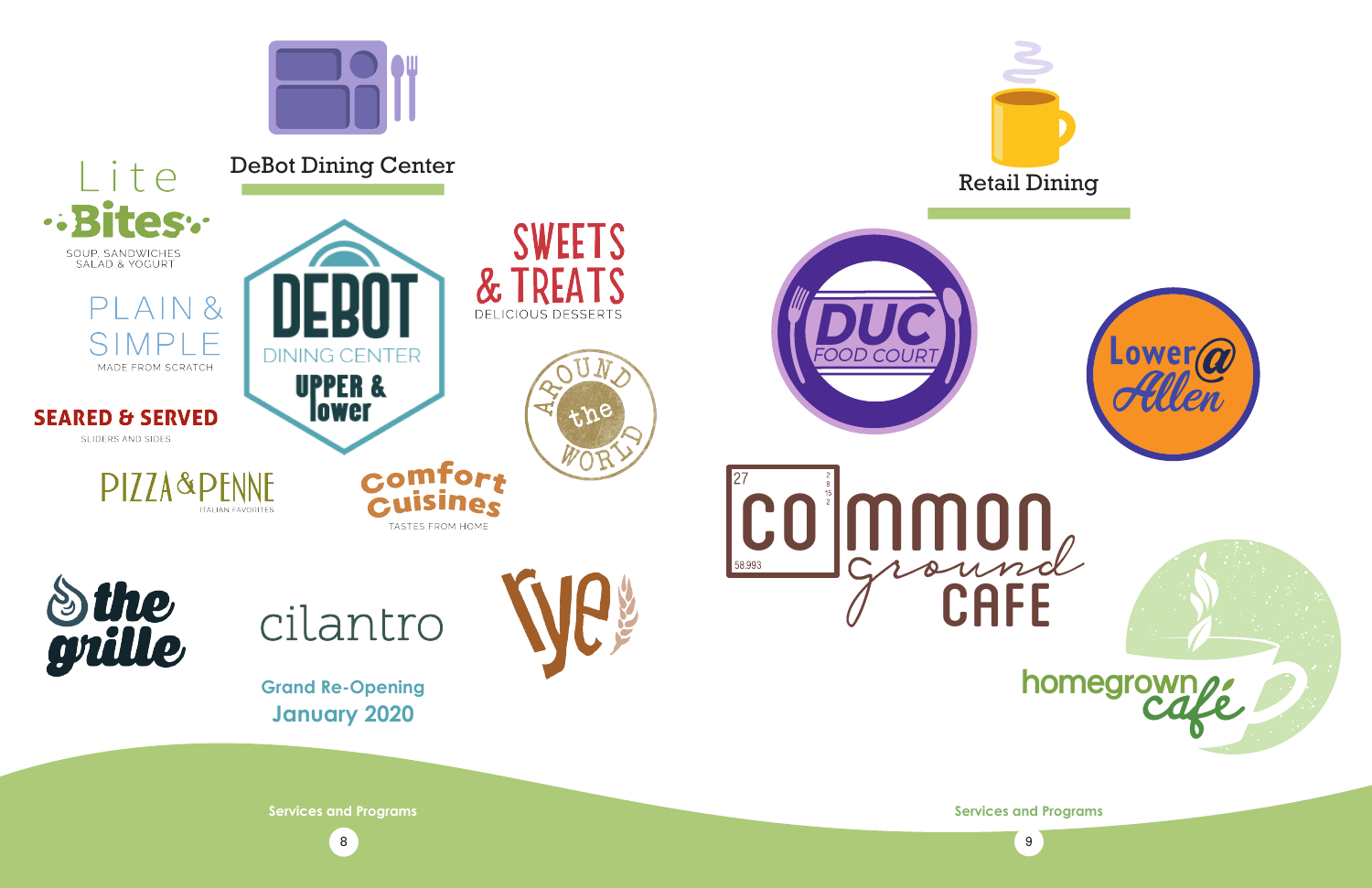## **Services and Programs**

# On Point Catering





**Services and Programs**



850 **Athletics Recruiting Vouchers** 





11 Service Days **STAR Days**  4,400 meals served to STAR participants and their families

# Child Care Service

18,164 Total meals served to<br>University Child Learning and Care Center  $\,$   $\,18,164$ 







Snack



## UWSP Admissions and Recruitment

1,815 Admissions **Recruitment** Vouchers